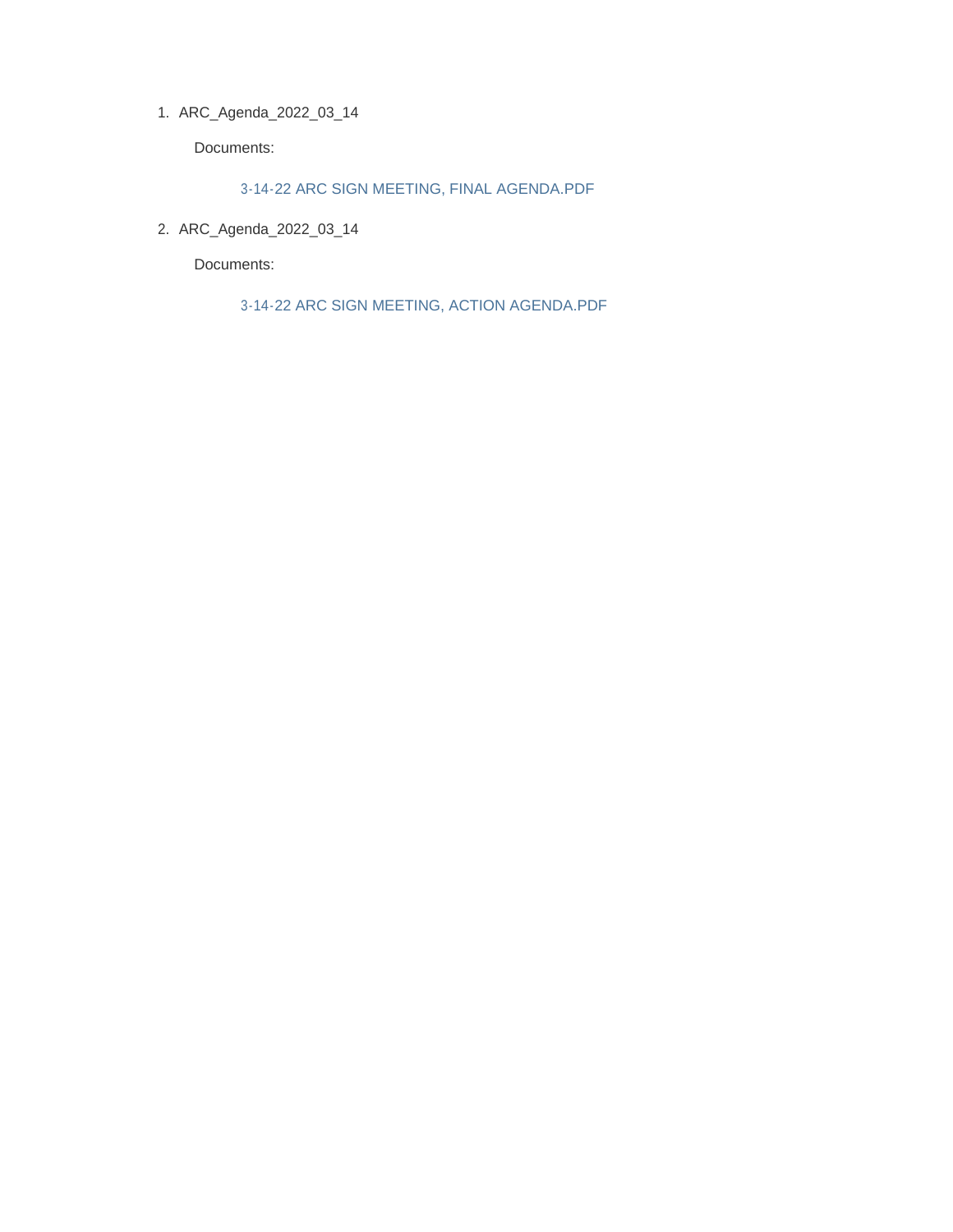### **ARCHITECTURAL REVIEW COMMITTEE FINAL AGENDA Sign Subcommittee Meeting Monday, March 14, 2022 10:30am**

# **Zoom Virtual Meeting Webinar ID: 899 5791 5018 Password: 2433004**

Please click the link below to join the webinar:

[https://greenwichct.zoom.us/j/89957915018?pwd=S3VHWWtWakpxM1Q0N2oyanZOQ](https://greenwichct.zoom.us/j/89957915018?pwd=S3VHWWtWakpxM1Q0N2oyanZOQXNxdz09) [XNxdz09](https://greenwichct.zoom.us/j/89957915018?pwd=S3VHWWtWakpxM1Q0N2oyanZOQXNxdz09)

Or iPhone one-tap: US: +16465189805,,89957915018#,,1#,2433004# or 8778535257,,89957915018#,,1#,2433004# (Toll Free)

Or Telephone:Dial(for higher quality, dial a number based on your current location): US: +1 646 518 9805 or 877 853 5257 (Toll Free) or 888 475 4499 (Toll Free) or 833 548 0276 (Toll Free) or 833 548 0282 (Toll Free)

#### **I. Sign/Awning Reviews:**

- 1. **Sophia's, 428 East Putnam Ave., Application PLPZ202200056** for Sign/Awning review **for new façade signage** at a property located at 428 East Putnam Ave.. in the LB zone. **View application [here](https://www.greenwichct.gov/DocumentCenter/View/29017/Application-Sophias-428-EPA-PLPZ202200056)**.
- 2. **Eleventy 200 Greenwich Ave. Application PLPZ202200021** for Sign/Awning review **for new façade and window signage** at a property located at 200 Greenwich Ave. in the CGBR zone. **View application [here.](https://www.greenwichct.gov/DocumentCenter/View/28060/Eleventy-200-Greenwich-Ave-PLPZ202200021) View updated plan [here.](https://www.greenwichct.gov/DocumentCenter/View/29016/eleventy-sign_PERMIT_revised-PLPZ202200021)**

#### **II. Committee Business:**

**1.** Any Business.

*The Town complies with all applicable federal and state laws regarding non-discrimination, equal opportunity, affirmative action, and providing reasonable accommodations for persons with disabilities. If you require an accommodation to participate, please contact the Commissioner of Human Services at 203-622-3800 or [demetria.nelson@greenwichct.org](mailto:demetria.nelson@greenwichct.org) as soon as possible in advance of the event.*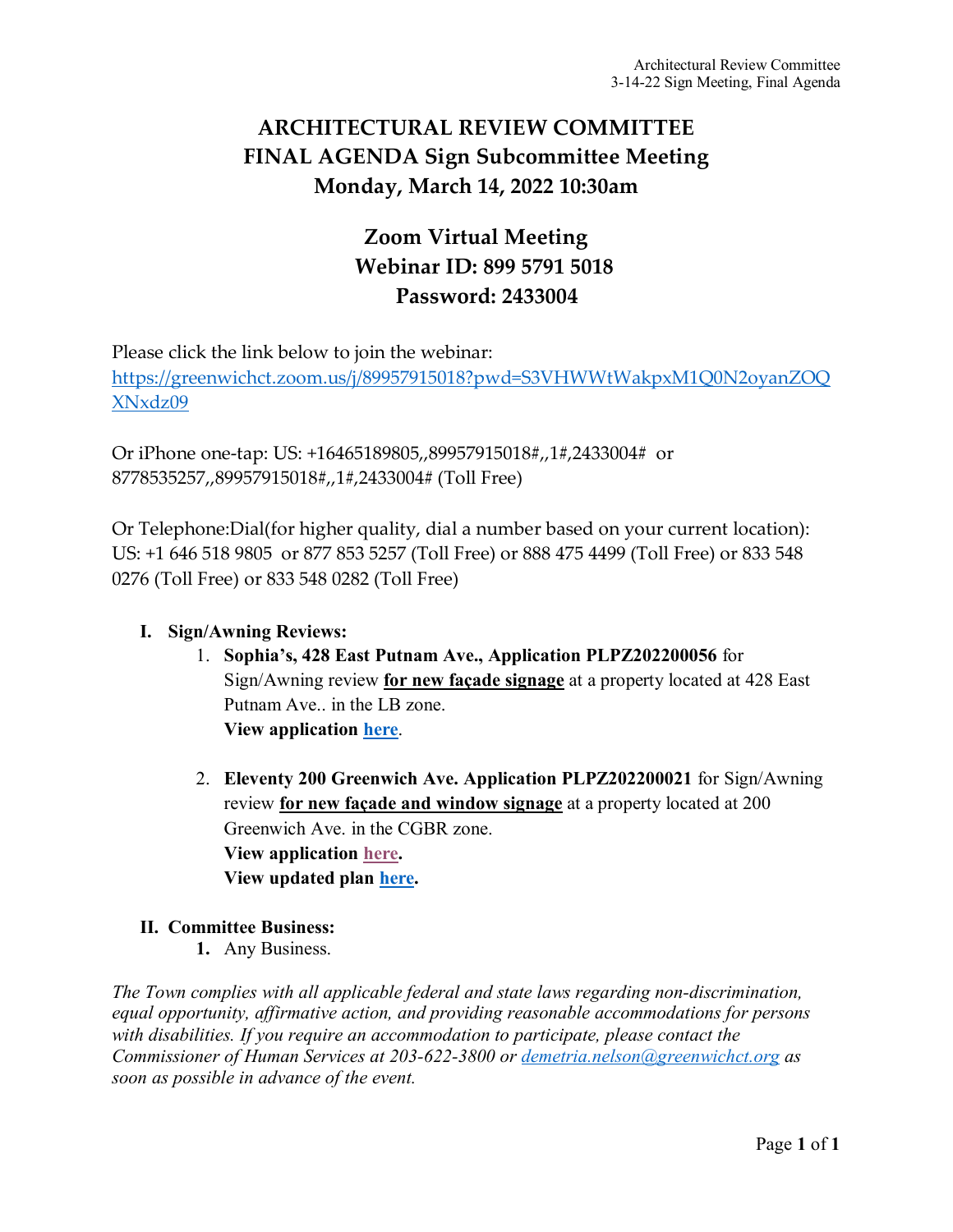# **ARCHITECTURAL REVIEW COMMITTEE FINAL AGENDA Sign Subcommittee Meeting Monday, March 14, 2022 10:30am – 10:52am**

### **Zoom Virtual Meeting Webinar ID: 899 5791 5018 Password: 2433004**

**Members Present:** Rhonda Cohen, Heidi Brake-Smith and Paul Pugliese **Staff Present:** Marisa Anastasio, Senior Planner; Jacalyn Pruitt, Planner II

- **I. Sign/Awning Reviews:**
	- 1. **Sophia's, 428 East Putnam Ave., Application PLPZ202200056** for Sign/Awning review **for new façade signage** at a property located at 428 East Putnam Ave.. in the LB zone. **View application [here](https://www.greenwichct.gov/DocumentCenter/View/29017/Application-Sophias-428-EPA-PLPZ202200056)**.

*Decision Status:* **Electronic Resubmission (email plans to [manastasio@greenwichct.org\)](mailto:manastasio@greenwichct.org)** *Motion:* Pugliese *Second:* Cohen *Vote: 3-0*

**The applicant shall submit updated plans to address the following:**

- **a. Provide the specific silver color name/number for lettering on plans**
- **b. Find a more curved apostrophe that better fits the font for "Sophia's"**
- **c. Tighten up the spacing between the "G" and "I" in "gifts"**
- **d. The border around both "Sophia's" and "Gifts" shall be the same color and thickness**
- **e. The chains attaching the signs to be matte black**
- 2. **Eleventy 200 Greenwich Ave. Application PLPZ202200021** for Sign/Awning review **for new façade and window signage** at a property located at 200 Greenwich Ave. in the CGBR zone. **View application [here.](https://www.greenwichct.gov/DocumentCenter/View/28060/Eleventy-200-Greenwich-Ave-PLPZ202200021) View updated plan [here](https://www.greenwichct.gov/DocumentCenter/View/29016/eleventy-sign_PERMIT_revised-PLPZ202200021).**

*Decision Status:* **Approved as Submitted** *Motion:* Pugliese *Second:* Cohen *Vote: 3-0*